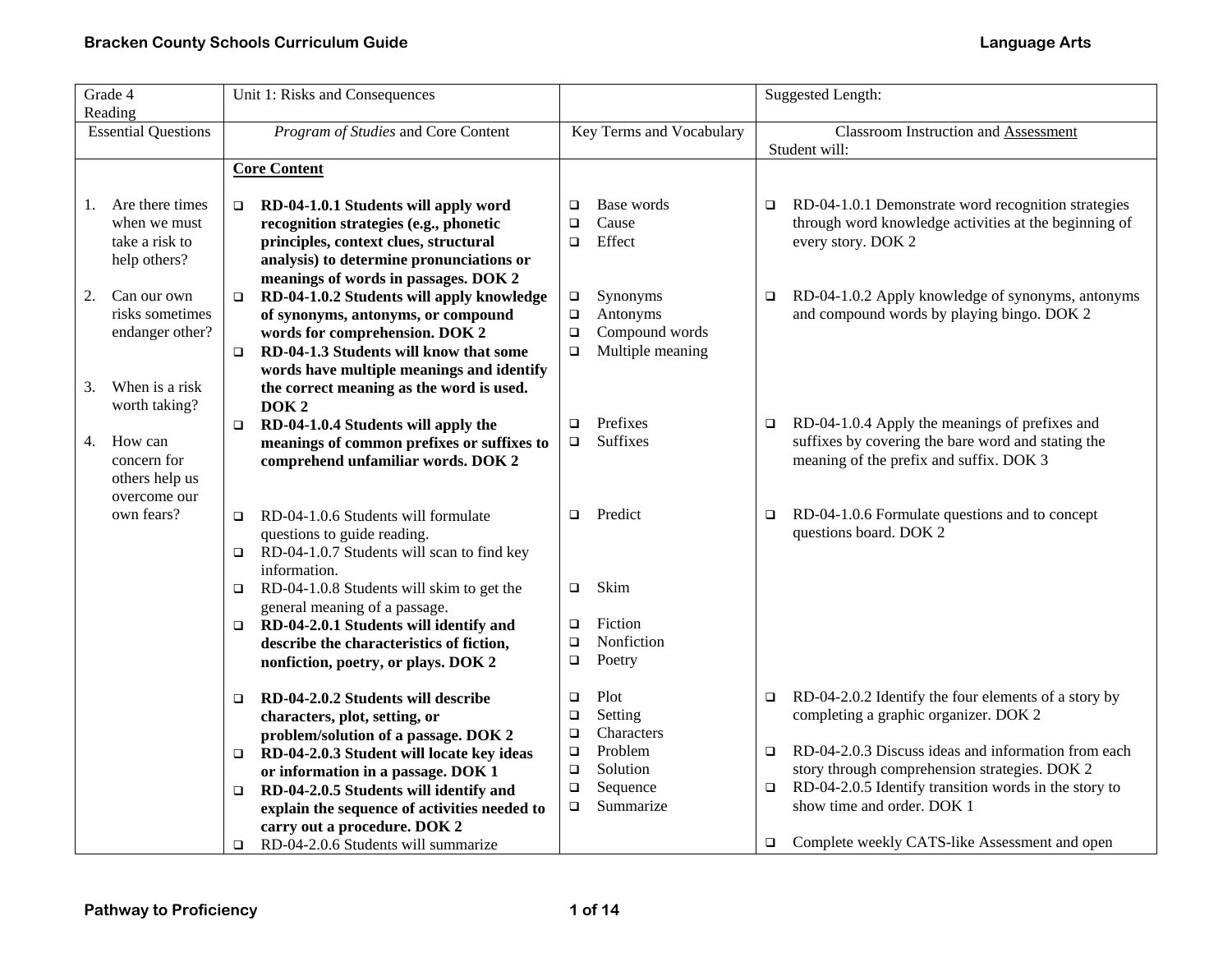| Grade 4<br>Reading         | Unit 1: Risks and Consequences                                                                                                                                                                                                                                                                                                                                                                                                                                                                                                                                                                                                                                                                                                                                                                                                                                                                                                                                                    |                          | <b>Suggested Length:</b>                                                                                                                                                                                                                                                                                                                                                                                                                                                                                                                                                                                                                                                                                                                                                                                                                        |
|----------------------------|-----------------------------------------------------------------------------------------------------------------------------------------------------------------------------------------------------------------------------------------------------------------------------------------------------------------------------------------------------------------------------------------------------------------------------------------------------------------------------------------------------------------------------------------------------------------------------------------------------------------------------------------------------------------------------------------------------------------------------------------------------------------------------------------------------------------------------------------------------------------------------------------------------------------------------------------------------------------------------------|--------------------------|-------------------------------------------------------------------------------------------------------------------------------------------------------------------------------------------------------------------------------------------------------------------------------------------------------------------------------------------------------------------------------------------------------------------------------------------------------------------------------------------------------------------------------------------------------------------------------------------------------------------------------------------------------------------------------------------------------------------------------------------------------------------------------------------------------------------------------------------------|
| <b>Essential Questions</b> | Program of Studies and Core Content                                                                                                                                                                                                                                                                                                                                                                                                                                                                                                                                                                                                                                                                                                                                                                                                                                                                                                                                               | Key Terms and Vocabulary | <b>Classroom Instruction and Assessment</b>                                                                                                                                                                                                                                                                                                                                                                                                                                                                                                                                                                                                                                                                                                                                                                                                     |
|                            | information from a passage. DOK 2<br>RD-04-2.0.7 Students will make inferences<br>$\Box$<br>or draw conclusions based on what is read.<br>DOK <sub>3</sub><br>RD-04-3.0.1 Students will explain a<br>$\Box$<br>character's or speaker's actions based on a<br>passage. DOK 3<br>RD-04-3.0.2 Students will explain how a<br>$\Box$<br>conflict in a passage is resolved. DOK 3<br>RD-04-3.0.3 Students will identify an<br>$\Box$<br>author's purpose in a passage. DOK 2<br>RD-04-3.0.4 Students will identify main<br>$\Box$<br>ideas and details that support them. DOK 3<br>RD-04-3.0.7 Students will identify an<br>$\Box$<br>author's opinion about a subject. DOK 2<br>RD-04-4.0.1 Students will connect<br>$\Box$<br>information from a passage to students' lives<br>(text-to-self), real world issues (text-to-world)<br>or other texts (text-to-text - e.g., novel, short<br>story, song, film, website, etc.).<br>RD-04-5.0.1 Students will evaluate what is<br>$\Box$ |                          | Student will:<br>response for each story.<br>Compare main character Toto at the beginning of the<br>$\Box$<br>story to the end of the story by completing a Venn<br>diagram to show the character change.<br>Determine the author's point of view and identify clues<br>O.<br>that tell what the point of view is.<br>Identify cause and effect relationships found within the<br>$\Box$<br>story Escape.<br>Arrange specific events from the story Escape in<br>$\Box$<br>sequential order to make a flipbook that summarizes the<br>story.<br>Complete an open response question.<br>O.<br>Locate main idea and details from paragraphs found in<br>$\Box$<br>the story Mae Jemison: Space Scientist.<br>Relate images from the story Mae Jemison by watching<br>$\Box$<br>a united streaming video of an actual space shuttle<br>taking off. |
|                            | read based on the author's word choice,<br>content or use of literary elements.<br>RD-04-5.0.2 Students will identify literary<br>$\Box$<br>devices such as foreshadowing, imagery, or<br>figurative language (similes, metaphors, and<br>personification).<br>RD-04-5.0.4 Students will identify the<br>$\Box$                                                                                                                                                                                                                                                                                                                                                                                                                                                                                                                                                                                                                                                                   |                          |                                                                                                                                                                                                                                                                                                                                                                                                                                                                                                                                                                                                                                                                                                                                                                                                                                                 |
|                            | organizational pattern used (e.g., sequence,<br>cause and effect, or comparison and<br>contrast) to understand the passage. DOK<br>$\boldsymbol{2}$                                                                                                                                                                                                                                                                                                                                                                                                                                                                                                                                                                                                                                                                                                                                                                                                                               |                          |                                                                                                                                                                                                                                                                                                                                                                                                                                                                                                                                                                                                                                                                                                                                                                                                                                                 |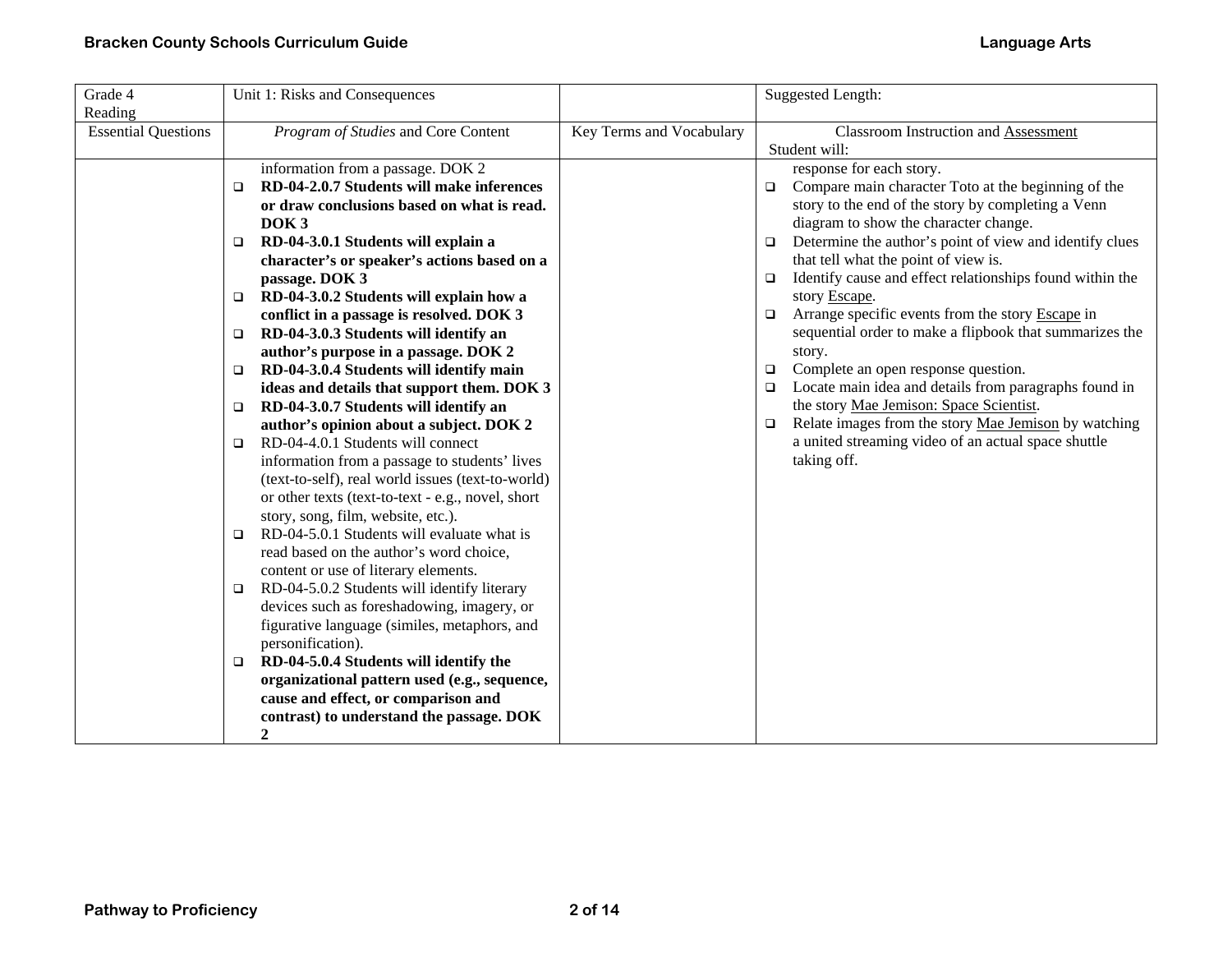| Unit 2: Dollars & Sense<br>Grade 4 |                                                                                |                |                          |        | <b>Suggested Length:</b>                                                                               |
|------------------------------------|--------------------------------------------------------------------------------|----------------|--------------------------|--------|--------------------------------------------------------------------------------------------------------|
| Reading                            |                                                                                |                |                          |        |                                                                                                        |
| <b>Essential Questions</b>         | Program of Studies and Core Content                                            |                | Key Terms and Vocabulary |        | <b>Classroom Instruction and Assessment</b>                                                            |
|                                    |                                                                                |                |                          |        | Student will:                                                                                          |
| <b>Core Content</b>                |                                                                                |                |                          |        |                                                                                                        |
|                                    | RD-04-1.0.1 Students will apply word                                           |                | Information              |        | RD-04-1.0.1 Demonstrate word recognition strategies                                                    |
| $\Box$                             | recognition strategies (e.g., phonetic                                         | □<br>$\Box$    | Informational article    | $\Box$ | through word knowledge activities at the beginning of                                                  |
|                                    | principles, context clues, structural                                          | $\Box$         | Predict                  |        | every story. DOK 2                                                                                     |
|                                    | analysis) to determine pronunciations or                                       | $\Box$         | Sequence                 |        |                                                                                                        |
|                                    | meanings of words in passages. DOK 2                                           | $\Box$         | Time/order words         |        |                                                                                                        |
| $\Box$                             | RD-04-1.0.2 Students will apply knowledge                                      | $\Box$         | Timeline                 | $\Box$ | RD-04-1.0.2 Apply knowledge of synonyms, antonyms                                                      |
|                                    | of synonyms, antonyms, or compound                                             | $\Box$         | Biography                |        | and compound words by playing bingo. DOK 2                                                             |
|                                    | words for comprehension. DOK 2                                                 | $\Box$         | Main idea                |        |                                                                                                        |
| $\Box$                             | RD-04-1.3 Students will know that some                                         | $\Box$         | Details                  |        |                                                                                                        |
|                                    | words have multiple meanings and identify                                      | $\Box$         | Interview                |        |                                                                                                        |
|                                    | the correct meaning as the word is used.                                       | Fact<br>$\Box$ |                          |        |                                                                                                        |
| DOK <sub>2</sub>                   |                                                                                | $\Box$         | Opinion                  |        |                                                                                                        |
| $\Box$                             | RD-04-1.0.4 Students will apply the                                            |                |                          | $\Box$ | RD-04-1.0.4 Apply the meanings of prefixes and                                                         |
|                                    | meanings of common prefixes or suffixes to                                     |                |                          |        | suffixes by covering the bare word and stating the                                                     |
|                                    | comprehend unfamiliar words. DOK 2                                             |                |                          |        | meaning of the prefix and suffix. DOK 3                                                                |
| $\Box$                             | RD-04-1.0.6 Students will formulate                                            |                |                          | $\Box$ | RD-04-1.0.6Formulate questions and to concept                                                          |
|                                    | questions to guide reading. DOK 2                                              |                |                          |        | questions board. DOK 2                                                                                 |
| $\Box$<br>information.             | RD-04-1.0.7 Students will scan to find key                                     |                |                          |        |                                                                                                        |
| $\Box$                             | RD-04-1.0.8 Students will skim to get the                                      |                |                          |        |                                                                                                        |
| general meaning of a passage.      |                                                                                |                |                          |        |                                                                                                        |
| $\Box$                             | RD-04-2.0.1 Students will identify and                                         |                |                          | $\Box$ | RD-04-2.0.1 Identify the four elements of a story by                                                   |
|                                    | describe the characteristics of fiction,                                       |                |                          |        | completing a graphic organizer. DOK 2                                                                  |
|                                    | nonfiction, poetry, or plays. DOK 2                                            |                |                          |        |                                                                                                        |
| $\Box$                             | RD-04-2.0.3 Students will locate key ideas                                     |                |                          | $\Box$ | RD-04-2.0.3 Discuss ideas and information from each                                                    |
|                                    | or information in a passage. DOK 2                                             |                |                          |        | story through comprehension strategies. DOK 2                                                          |
| $\Box$                             | RD-04-2.0.4 Students will interpret the                                        |                |                          |        |                                                                                                        |
|                                    | meaning of specialized vocabulary (words                                       |                |                          |        |                                                                                                        |
|                                    | and terms specific to understanding the                                        |                |                          |        |                                                                                                        |
| content). DOK 2                    |                                                                                |                |                          |        |                                                                                                        |
| $\Box$                             | RD-04-2.0.5 Students will identify and                                         |                |                          |        | RD-04-2.0.5 Identify transition words in the story to                                                  |
|                                    | explain why the correct sequence is                                            |                |                          |        | show time and order. DOK 1                                                                             |
| important. DOK 2                   |                                                                                |                |                          |        |                                                                                                        |
| $\Box$                             | RD-04-2.0.6 Students will summarize                                            |                |                          | $\Box$ | 1.) Use headings from an informational reading<br>magazine article to determine main idea and details. |
| $\Box$                             | information from a passage. DOK 2<br>RD-04-2.0.7 Students will make inferences |                |                          | $\Box$ | 2.) Brainstorm list of simulated businesses of which they                                              |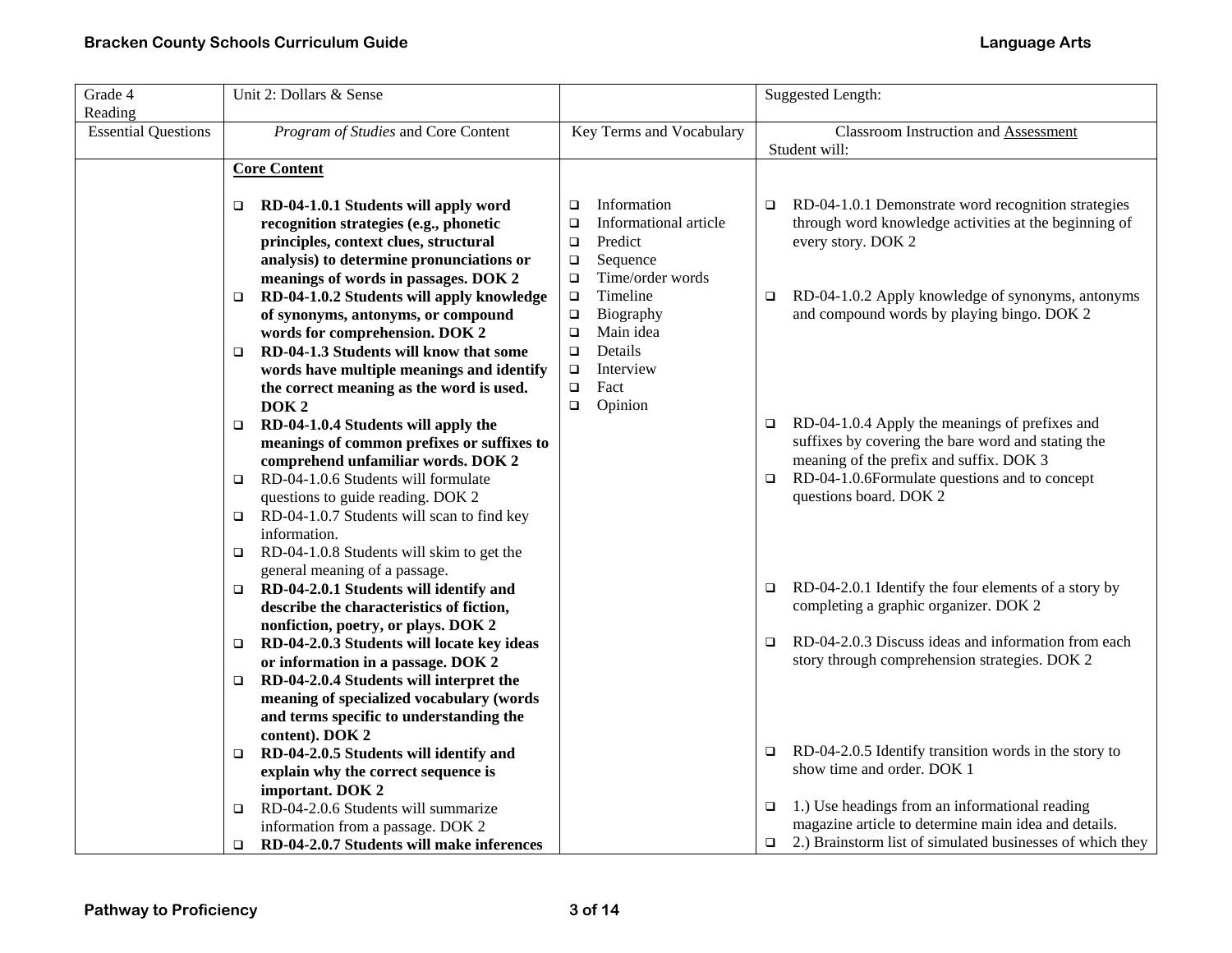| Grade 4                    | Unit 2: Dollars & Sense                              |                          | Suggested Length:                                                 |
|----------------------------|------------------------------------------------------|--------------------------|-------------------------------------------------------------------|
| Reading                    |                                                      |                          |                                                                   |
| <b>Essential Questions</b> | Program of Studies and Core Content                  | Key Terms and Vocabulary | Classroom Instruction and Assessment                              |
|                            |                                                      |                          | Student will:                                                     |
|                            | or draw conclusions based on what is read.           |                          | could perform - dog walking, cutting grass, etc.                  |
|                            | DOK <sub>3</sub>                                     |                          | 3.) Predict which business will be most successful and<br>$\Box$  |
|                            | RD-04-3.0.4 Student will identify main<br>$\Box$     |                          | justify their choice.                                             |
|                            | ideas and details that support them. DOK 3           |                          | 4.) Chart their profit based on given amount of money<br>$\Box$   |
|                            | RD-04-3.0.6 Students will identify<br>$\Box$         |                          | made based on weather conditions, which allows them               |
|                            | information in a passage that is supported           |                          | to perform their business choice.                                 |
|                            | by fact. DOK 2                                       |                          | 5.) Create a timeline using information given in the<br>$\Box$    |
|                            | RD-04-3.0.7 Students will identify an<br>$\Box$      |                          | biography reading Henry Wells and William G. Fargo.               |
|                            | author's opinion about a subject. DOK 2              |                          | 6.) Identify time and order words to correctly sequence<br>$\Box$ |
|                            | RD-04-3.0.8 Students will identify<br>$\Box$         |                          | the events from the story.                                        |
|                            | informative or persuasive passages.                  |                          |                                                                   |
|                            | RD-04-4.0.1 Students will connect<br>$\Box$          |                          | Develop appropriate interviewing questions to find out<br>$\Box$  |
|                            | information from a passage to students' lives        |                          | more info on teachers, principal, guidance counselor,             |
|                            | (text-to-self), real world issues (text-to-world)    |                          | etc.                                                              |
|                            | or other texts (text-to-text - e.g., novel, short    |                          | Develop interviewing questions to interview local<br>$\Box$       |
|                            | story, song, film, website, etc.).                   |                          | business leaders to find out what skills are needed to            |
|                            | RD-04-5.0.1 Students will evaluate what is<br>$\Box$ |                          | have a successful business.                                       |
|                            | read based on the author's word choice,              |                          | Identify the main idea and details from paragraphs<br>$\Box$      |
|                            | content, or use of literary elements.                |                          | found in the story Elia Sifuentes.                                |
|                            | RD-04-5.0.3 Students will identify text<br>$\Box$    |                          | Complete weekly CATS-like assessment and open<br>$\Box$           |
|                            | features (e.g., pictures, lists, charts, graphs,     |                          | response for each story.                                          |
|                            | tables of contents, indexes, glossaries,             |                          | Recognize fact and opinion from the story food From               |
|                            | captions, diagrams, headings) to answer              |                          | the Hood and list them on a graphic organizer.                    |
|                            | questions about a passage. DOK 2                     |                          | Distinguish informational articles found in newspapers<br>$\Box$  |
|                            | RD-04-5.0.4 Students will identify the<br>$\Box$     |                          | and magazines from other types of reading.                        |
|                            | organizational pattern used (e.g., sequence,         |                          | Compare and contrast Business Is Looking Up and Food<br>$\Box$    |
|                            | cause and effect, or comparison and                  |                          | From the Hood.                                                    |
|                            | contrast) to understand the passage. DOK             |                          | Summarize the story Business Is Looking Up.<br>▫                  |
|                            | $\boldsymbol{2}$                                     |                          |                                                                   |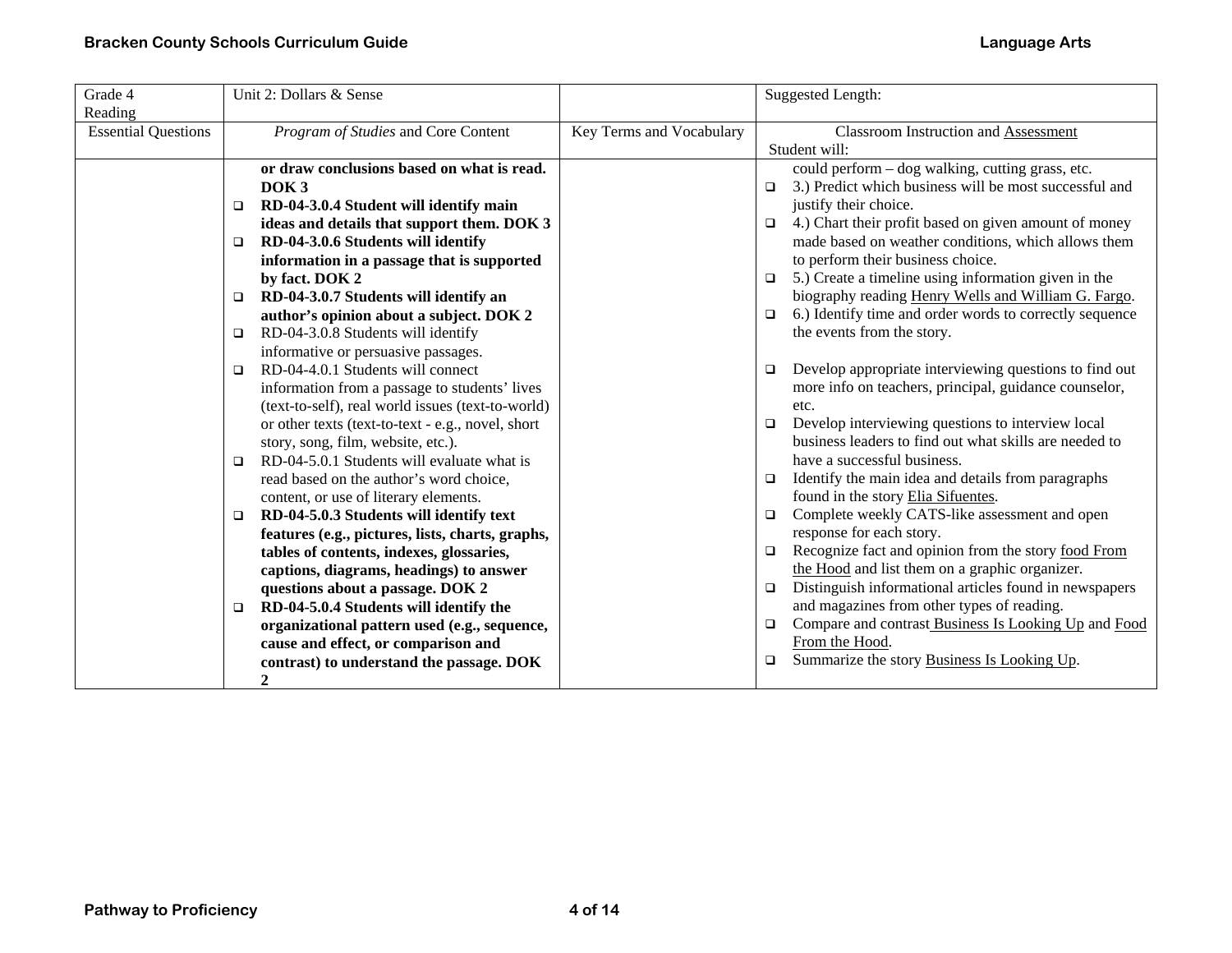| Grade 4<br>Reading         | Unit 3: From Mystery to Medicine                                                                                                               |                                     | Suggested Length:                                                                                                                                             |
|----------------------------|------------------------------------------------------------------------------------------------------------------------------------------------|-------------------------------------|---------------------------------------------------------------------------------------------------------------------------------------------------------------|
| <b>Essential Questions</b> | Program of Studies and Core Content                                                                                                            | Key Terms and Vocabulary            | <b>Classroom Instruction and Assessment</b><br>Student will:                                                                                                  |
|                            | <b>Core Content</b>                                                                                                                            |                                     |                                                                                                                                                               |
|                            | RD-04-1.0.1 Students will apply word<br>$\Box$                                                                                                 | Main idea<br>$\Box$                 | RD-04-1.0.1 Demonstrate word recognition strategies<br>$\Box$                                                                                                 |
|                            | recognition strategies (e.g., phonetic                                                                                                         | Details<br>$\Box$                   | through word knowledge activities at the beginning of                                                                                                         |
|                            | principles, context clues, structural                                                                                                          | Order<br>$\Box$                     | every story. DOK 2                                                                                                                                            |
|                            | analysis) to determine pronunciations or                                                                                                       | Time<br>$\Box$                      |                                                                                                                                                               |
|                            | meanings of words in passages. DOK 2                                                                                                           | Draw conclusions<br>$\Box$          |                                                                                                                                                               |
|                            | RD-04-1.0.2 Students will apply knowledge<br>$\Box$                                                                                            | Author's purpose<br>$\Box$          | RD-04-1.0.2 Apply knowledge of synonyms, antonyms<br>$\Box$                                                                                                   |
|                            | of synonyms, antonyms, or compound                                                                                                             | Similarities<br>$\Box$              | and compound words by playing bingo. DOK 2                                                                                                                    |
|                            | words for comprehension. DOK 2                                                                                                                 | <b>Differences</b><br>$\Box$        |                                                                                                                                                               |
|                            | RD-04-1.0.3 Students will know that some<br>$\Box$                                                                                             | Compare<br>$\Box$                   |                                                                                                                                                               |
|                            | words have multiple meanings and identify                                                                                                      | Contrast<br>$\Box$                  |                                                                                                                                                               |
|                            | the correct meaning as the word is used.                                                                                                       | Character<br>$\Box$                 |                                                                                                                                                               |
|                            | DOK <sub>2</sub>                                                                                                                               | Plot<br>$\Box$                      |                                                                                                                                                               |
|                            | RD-04-1.0.4 Students will apply the<br>$\Box$                                                                                                  | $\Box$<br>Setting                   | RD-04-1.0.4 Apply the meanings of prefixes and<br>$\Box$                                                                                                      |
|                            | meanings of common prefixes or suffixes to                                                                                                     | Fact<br>$\Box$                      | suffixes by covering the bare word and stating the                                                                                                            |
|                            | comprehend unfamiliar words. DOK 2                                                                                                             | Opinion<br>$\Box$                   | meaning of the prefix and suffix. DOK 3                                                                                                                       |
|                            | RD-04-1.0.5 Students will identify the<br>▫                                                                                                    | Italicized<br>$\Box$                |                                                                                                                                                               |
|                            | purpose of capitalization, punctuation,                                                                                                        | Context clues<br>$\Box$             |                                                                                                                                                               |
|                            | boldface type, italics, or indentations to                                                                                                     | Compound<br>$\Box$                  |                                                                                                                                                               |
|                            | make meaning of the text. DOK 1                                                                                                                | Suffix<br>$\Box$                    |                                                                                                                                                               |
|                            | RD-04-1.0.6 Students will formulate<br>$\Box$                                                                                                  | Conflict<br>$\Box$                  | RD-04-1.0.6 Formulate questions and to concept<br>$\Box$                                                                                                      |
|                            | questions to guide reading.                                                                                                                    | Climax<br>$\Box$                    | questions board. DOK 2                                                                                                                                        |
|                            | RD-04-2.0.1 Students will identify and<br>$\Box$                                                                                               | Conclusion<br>$\Box$                | RD-04-2.0.1 Identify the four elements of a story by<br>$\Box$                                                                                                |
|                            | describe the characteristics of fiction,                                                                                                       | Author's purpose<br>$\Box$          | completing a graphic organizer. DOK 2                                                                                                                         |
|                            | nonfiction, poetry, or plays. DOK 2                                                                                                            | Persuasion<br>$\Box$<br>Information | RD-04-2.0.3 Discuss ideas and information from each                                                                                                           |
|                            | RD-04-2.0.3 Students will locate key ideas<br>□                                                                                                | $\Box$<br>Specialized<br>$\Box$     | $\Box$<br>story through comprehension strategies. DOK 1                                                                                                       |
|                            | or information in a passage. DOK 1                                                                                                             | Sequence<br>$\Box$                  | CATS- like Assessment. Complete an open response<br>$\Box$                                                                                                    |
|                            |                                                                                                                                                |                                     | question "The Plague."                                                                                                                                        |
|                            | RD-04-2.0.4 Students will interpret the<br>$\Box$<br>meaning of specialized vocabulary (words<br>and terms specific to understanding the       |                                     | RD-04-2.0.4 Select the correct meaning of multiple<br>$\Box$<br>meaning words used in the story. DOK 2                                                        |
|                            | content). DOK 2<br>RD-04-2.0.5 Students will identify and<br>□<br>explain the sequence of activities needed to<br>carry out a procedure. DOK 2 |                                     | RD-04-2.0.5 Identify transition words in the story to<br>$\Box$<br>show time and order. DOK 1<br>RD-04-2.0.5 Locate time and order words to fill in<br>$\Box$ |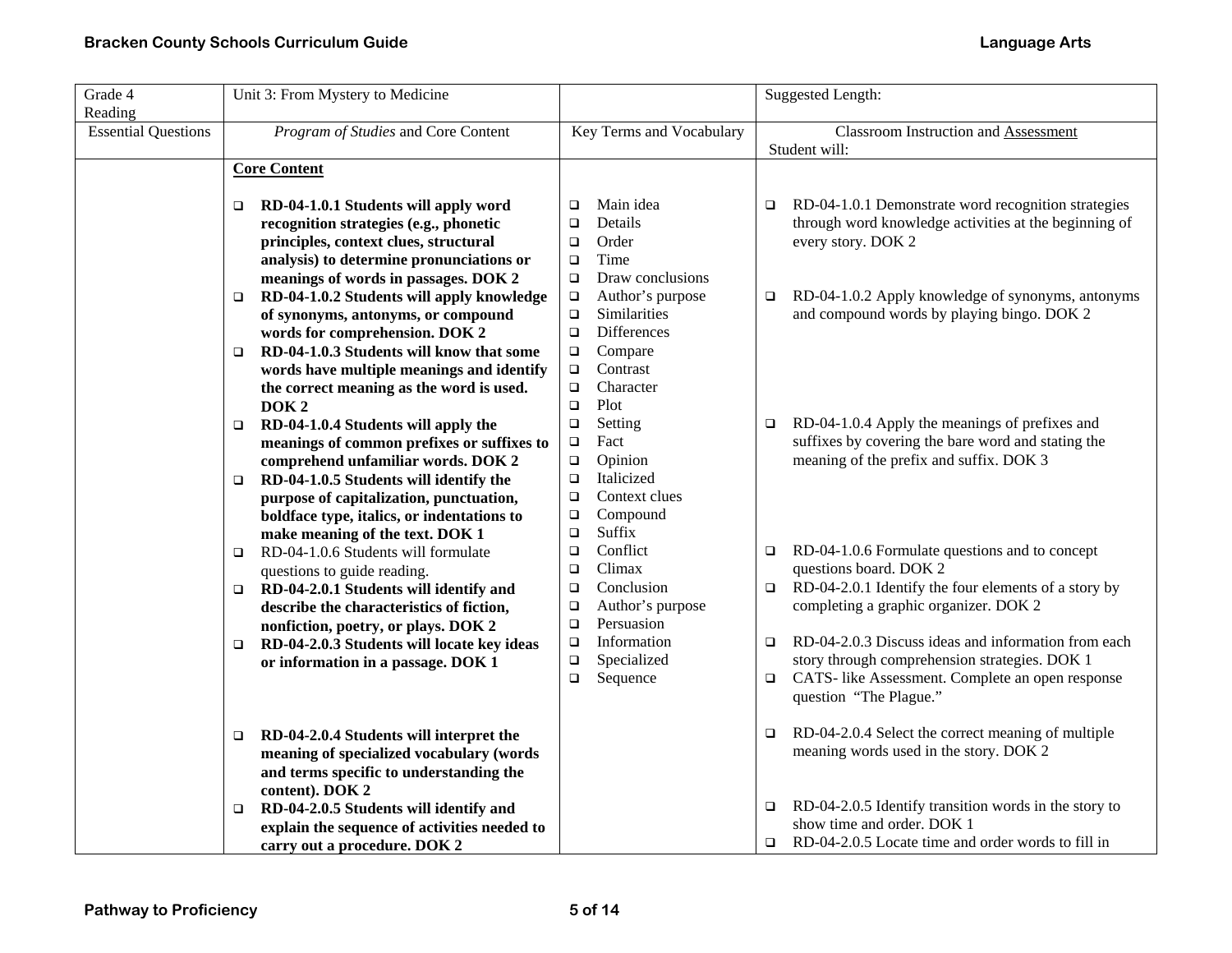| Grade 4                               | Unit 3: From Mystery to Medicine                                                                                                                                                                                                              |                          | <b>Suggested Length:</b>                                                                                                                              |
|---------------------------------------|-----------------------------------------------------------------------------------------------------------------------------------------------------------------------------------------------------------------------------------------------|--------------------------|-------------------------------------------------------------------------------------------------------------------------------------------------------|
| Reading<br><b>Essential Questions</b> | Program of Studies and Core Content                                                                                                                                                                                                           | Key Terms and Vocabulary | <b>Classroom Instruction and Assessment</b><br>Student will:                                                                                          |
|                                       |                                                                                                                                                                                                                                               |                          | blanks in a given time line of information given in story.<br>DOK <sub>2</sub>                                                                        |
|                                       | RD-04-2.0.6 Students will summarize<br>◻<br>information from a passage. DOK 2<br>RD-04-2.0.7 Students will make inferences<br>$\Box$<br>or draw conclusions based on what is read.<br>DOK <sub>3</sub><br>RD-04-3.0.1 Students will explain a |                          | RD-04-2.0.7 In the story "Sewed Up His Heart"<br>$\Box$<br>students will draw conclusions on information about the<br>main character.                 |
|                                       | character's or speaker's actions based on a<br>passage. DOK 3                                                                                                                                                                                 |                          | RD-04-3.0.3 Identify the author's purpose.<br>$\Box$                                                                                                  |
|                                       | RD-04-3.0.3 Students will identify an<br>$\Box$<br>author's purpose in a passage. DOK 2                                                                                                                                                       |                          | RD-04-3.0.4 Identify main idea and details from story<br>$\Box$                                                                                       |
|                                       | RD-04-3.0.4 Students will identify main<br>o.<br>ideas and details that support them. DOK 3                                                                                                                                                   |                          | "Medicine: Past and Present". DOK 2                                                                                                                   |
|                                       | RD-04-3.0.5 Students will identify fact or<br>$\Box$<br>opinion from a passage. DOK 2                                                                                                                                                         |                          |                                                                                                                                                       |
|                                       | RD-04-3.0.7 Students will identify an<br>▫<br>author's opinion about a subject. DOK 2                                                                                                                                                         |                          |                                                                                                                                                       |
|                                       | RD-04-3.0.8 Students will identify<br>□<br>informative or persuasive passages.                                                                                                                                                                |                          | RD-04-4.0.1 Compare "Coming of Age" story Bridge<br>$\Box$                                                                                            |
|                                       | RD-04-4.0.1 Students will connect<br>$\Box$<br>information from a passage to students' lives<br>(text-to-self), real world issues (text-to-world)<br>or other texts (text-to-text - e.g., novel, short<br>story, song, film, website, etc.).  |                          | Dancers to other Coming of Age stories or Toto.                                                                                                       |
|                                       | RD-04-5.0.1Studetns will evaluate what is<br>$\Box$<br>read based on the author's word choice,<br>content, or use of literary elements.                                                                                                       |                          |                                                                                                                                                       |
|                                       | RD-04-5.0.2 Students will identify literary<br>$\Box$<br>devices such as foreshadowing, imagery, or<br>figurative language (i.e., similes, metaphors,                                                                                         |                          |                                                                                                                                                       |
|                                       | and personification).<br>RD-04-5.0.4 Students will identify the<br>$\Box$                                                                                                                                                                     |                          | RD-04-5.0.4 Complete a graphic organizer to identify<br>$\Box$<br>similarities and differences between main characters.                               |
|                                       | organizational pattern used (e.g., sequence,<br>cause and effect, or comparison and<br>contrast) to understand the passage. DOK<br>$\boldsymbol{2}$                                                                                           |                          | Complete a graphic organizer to distinguish fact and<br>$\Box$<br>opinion based on information from the story Emily's<br>Hands-On Science Experiment. |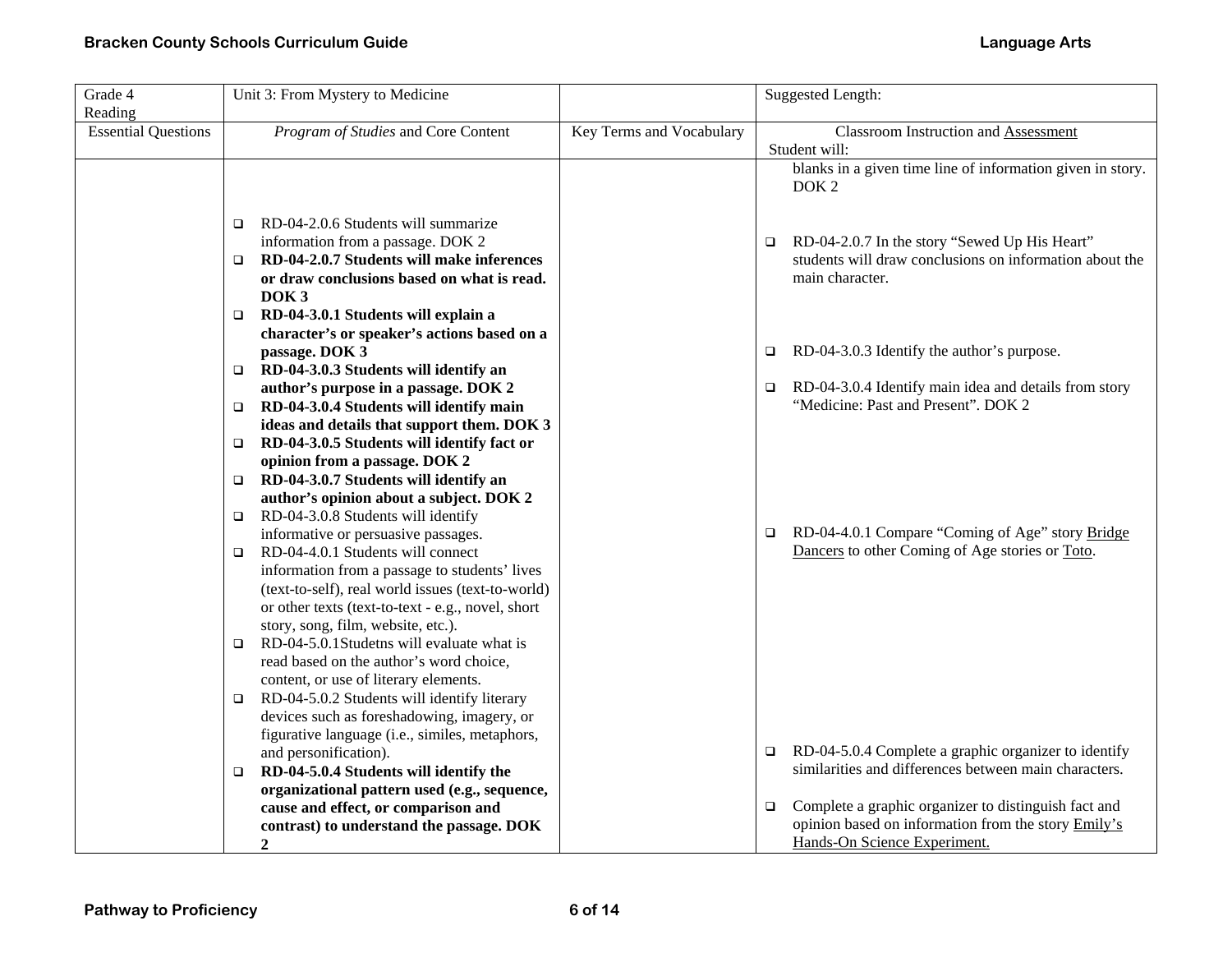| Grade 4                    | Unit 3: From Mystery to Medicine    |                          | Suggested Length:                                                  |
|----------------------------|-------------------------------------|--------------------------|--------------------------------------------------------------------|
| Reading                    |                                     |                          |                                                                    |
| <b>Essential Questions</b> | Program of Studies and Core Content | Key Terms and Vocabulary | Classroom Instruction and Assessment                               |
|                            |                                     |                          | Student will:                                                      |
|                            |                                     |                          | Recognize meaning of italicized words using context<br>o.          |
|                            |                                     |                          | clues given in the text.                                           |
|                            |                                     |                          | Identify compound words in the text from The New<br>$\Box$         |
|                            |                                     |                          | Doctor.                                                            |
|                            |                                     |                          | Select words from the text with the suffixes and use<br>$\Box$     |
|                            |                                     |                          | meaning of suffixes to determine meaning of word.                  |
|                            |                                     |                          | Complete a graphic organizer to identify elements of the<br>$\Box$ |
|                            |                                     |                          | plot for the story: Shadow of a Bull; problem                      |
|                            |                                     |                          | introduced, conflict, climax, and conclusion.                      |
|                            |                                     |                          | Explain the two author purposes of the story Shadow of<br>o.       |
|                            |                                     |                          | a Bull, and also the author's opinion about bullfighting.          |

| Grade 4                    | Unit 4: Survival                                   |                               | <b>Suggested Length:</b>                                 |
|----------------------------|----------------------------------------------------|-------------------------------|----------------------------------------------------------|
| Reading                    |                                                    |                               |                                                          |
| <b>Essential Questions</b> | Program of Studies and Core Content                | Key Terms and Vocabulary      | Classroom Instruction and Assessment                     |
|                            |                                                    |                               | Student will:                                            |
|                            | <b>Core Content</b>                                |                               |                                                          |
|                            |                                                    |                               |                                                          |
|                            | RD-04-1.0.1 Students will apply word<br>$\Box$     | Predicting<br>□               | RD-04-1.0.1Demonstrate word recognition strategies<br>□  |
|                            | recognition strategies (e.g., phonetic             | Sequence<br>$\Box$            | through word knowledge activities at the beginning of    |
|                            | principles, context clues, structural analysis)    | Drawing Conclusions<br>$\Box$ | every story. DOK 2                                       |
|                            | to determine pronunciations or meanings of         | Summarizing<br>$\Box$         |                                                          |
|                            | words in passages. DOK 2                           | Main Idea<br>$\Box$           |                                                          |
|                            | RD-04-1.0.2 Students will apply knowledge<br>□     | Details<br>o.                 | RD-04-1.0.2 Apply knowledge of synonyms, antonyms<br>❏   |
|                            | of synonyms, antonyms, or compound                 | Author's Purpose<br>□         | and compound words by playing bingo. DOK 2               |
|                            | words for comprehension. DOK 2                     | Cause<br>$\Box$               |                                                          |
|                            | RD-04-1.0.3 Know that some words have<br>$\Box$    | Effect<br>$\Box$              |                                                          |
|                            | multiple meanings and identify the correct         | <b>Inferences</b><br>$\Box$   |                                                          |
|                            | meaning as the word is used. DOK 2                 | Point of View<br>$\Box$       |                                                          |
|                            | RD-04-1.0.4 Apply the meanings of common<br>$\Box$ | Character<br>$\Box$           | RD-04-1.0.4 Apply the meanings of prefixes and<br>$\Box$ |
|                            | prefixes or suffixes to comprehend                 | Plot<br>□                     | suffixes by covering the bare word and stating the       |
|                            | unfamiliar words. DOK 2                            | Setting<br>□                  | meaning of the prefix and suffix. DOK 3                  |
|                            | RD-04-1.0.5 Identify the purpose of<br>□           | Problem/Solution<br>□         |                                                          |
|                            | capitalization, punctuation, boldface type,        | Homophones<br>❏               |                                                          |
|                            |                                                    | ❏                             |                                                          |
|                            | italics, or indentations to make meaning of        | Antonyms                      |                                                          |
|                            | the text. DOK 1                                    | Multiple Meaning<br>□         |                                                          |
|                            | RD-04-1.0.6 Students will formulate questions<br>□ | Fact<br>□                     | RD-04-1.0.6 Formulate questions and to concept<br>□      |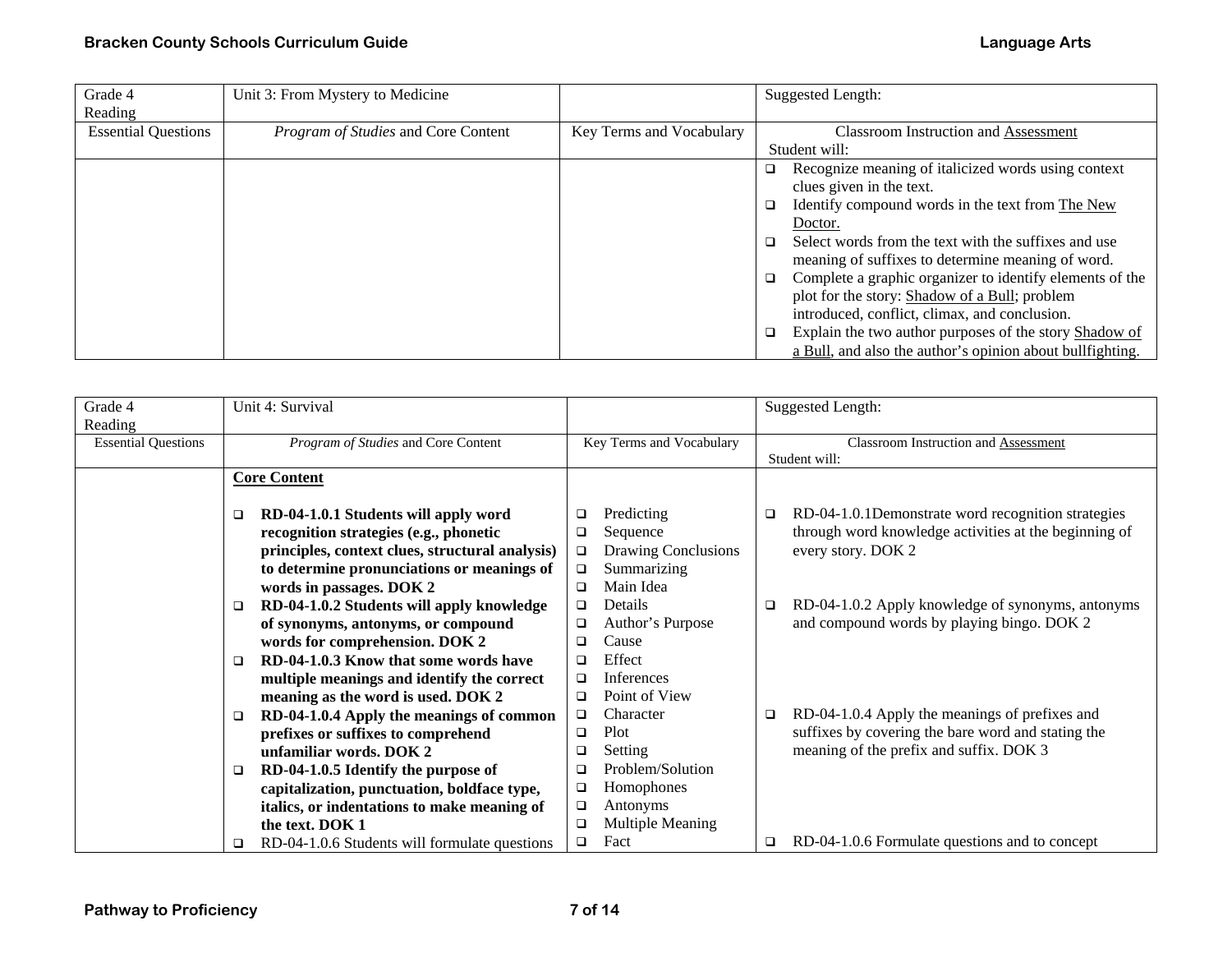| Grade 4                    | Unit 4: Survival                                    |                                      | Suggested Length:                                               |
|----------------------------|-----------------------------------------------------|--------------------------------------|-----------------------------------------------------------------|
| Reading                    |                                                     |                                      |                                                                 |
| <b>Essential Questions</b> | Program of Studies and Core Content                 | Key Terms and Vocabulary             | Classroom Instruction and Assessment<br>Student will:           |
|                            | to guide reading.                                   | Opinion<br>$\Box$                    | questions board. DOK 2                                          |
|                            | RD-04-1.0.7 Students will scan to find key<br>□     | <b>Informative Text</b><br>$\Box$    |                                                                 |
|                            | information.                                        | $\Box$<br>Passage                    |                                                                 |
|                            | RD-04-1.0.8 Students will skim to get the<br>o      | Real World<br>$\Box$                 |                                                                 |
|                            | general meaning of a passage.                       | <b>Figurative Language</b><br>$\Box$ |                                                                 |
|                            | RD-04-2.0.1 Students will identify and<br>□         | Charts<br>$\Box$                     |                                                                 |
|                            | describe the characteristics of fiction,            | Sequence<br>$\Box$                   |                                                                 |
|                            | nonfiction, poetry, or plays. DOK 2                 |                                      |                                                                 |
|                            | RD-04-2.0.2 Students will describe<br>o.            |                                      | RD-04-2.0.2 Identify the four elements of a story by<br>$\Box$  |
|                            | characters, plot, setting, or problem/solution      |                                      | completing a graphic organizer. DOK 2                           |
|                            | of a passage. DOK 3                                 |                                      |                                                                 |
|                            | RD-04-2.0.3 Students will locate key ideas or<br>o. |                                      | RD-04-2.0.3 Discuss ideas and information from each<br>$\Box$   |
|                            | information in a passage. DOK 1                     |                                      | story through comprehension strategies. DOK 2                   |
|                            | RD-04-2.0.4 Students will interpret the<br>$\Box$   |                                      |                                                                 |
|                            | meaning of specialized vocabulary (words            |                                      |                                                                 |
|                            | and terms specific to understanding the             |                                      |                                                                 |
|                            | content). DOK 2                                     |                                      | RD-04-2.0.5 Identify transition words in the story to<br>$\Box$ |
|                            | RD-04-2.0.5 Students will identify and<br>□         |                                      | show time and order. DOK 1                                      |
|                            | explain the correct sequence of activities          |                                      | RD-04-2.0.5 Locate time and order words to fill in<br>$\Box$    |
|                            | needed to carry out a procedure. DOK 2              |                                      | blanks in a given time line of information given in story.      |
|                            | RD-04-2.0.6 Students will summarize<br>□            |                                      | DOK <sub>2</sub>                                                |
|                            | information from a passage. DOK 2                   |                                      | RD-04-3.0.4 Identify main idea and details from story<br>$\Box$ |
|                            | RD-04-3.0.1 Students will explain a<br>$\Box$       |                                      | "Medicine: Past and Present." DOK 2                             |
|                            | character's or speaker's actions based on a         |                                      | $\Box$                                                          |
|                            | passage. DOK 3                                      |                                      |                                                                 |
|                            | RD-04-3.0.2 Students will explain how a<br>o.       |                                      |                                                                 |
|                            | conflict in a passage is resolved. DOK 3            |                                      |                                                                 |
|                            | RD-04-3.0.3 Students will identify an<br>□          |                                      |                                                                 |
|                            | author's purpose in a passage. DOK 2                |                                      |                                                                 |
|                            | RD-04-3.0.4 Students will identify main<br>o.       |                                      |                                                                 |
|                            | ideas and details that support them. DOK 3          |                                      |                                                                 |
|                            | RD-04-3.0.5 Students will identify fact or<br>□     |                                      |                                                                 |
|                            | opinion from a passage. DOK 2                       |                                      |                                                                 |
|                            | RD-04-3.0.6 Students will identify<br>o             |                                      |                                                                 |
|                            | information in a passage that is supported          |                                      |                                                                 |
|                            | by fact. DOK 2                                      |                                      |                                                                 |
|                            | RD-04-3.0.7 Students will identify an<br>o.         |                                      |                                                                 |
|                            | author's opinion about a subject. DOK 2             |                                      |                                                                 |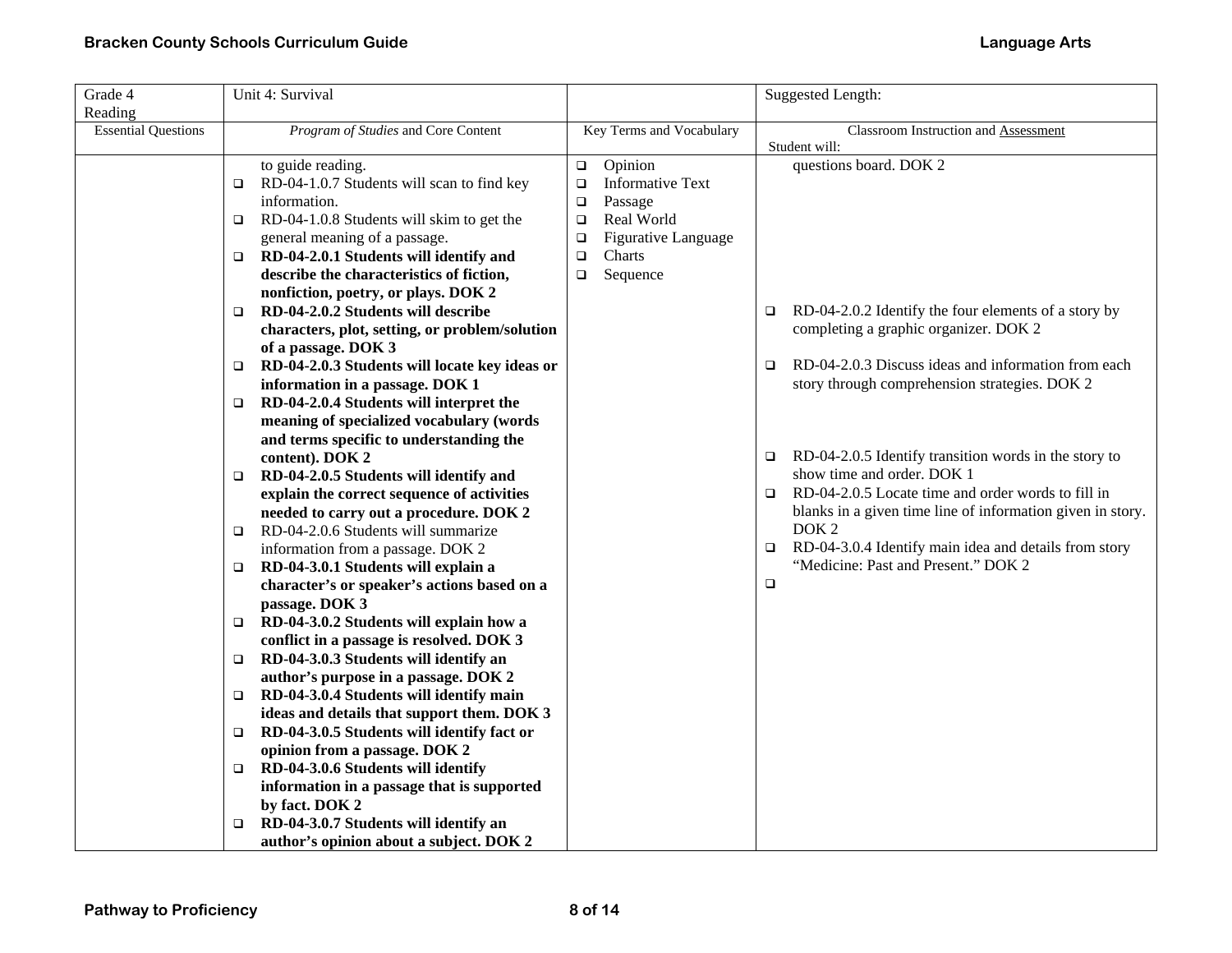| Grade 4                    | Unit 4: Survival                                    |                          | <b>Suggested Length:</b>                    |
|----------------------------|-----------------------------------------------------|--------------------------|---------------------------------------------|
| Reading                    |                                                     |                          |                                             |
| <b>Essential Questions</b> | Program of Studies and Core Content                 | Key Terms and Vocabulary | <b>Classroom Instruction and Assessment</b> |
|                            |                                                     |                          | Student will:                               |
|                            | RD-04-3.0.8 Students will identify informative<br>□ |                          |                                             |
|                            | or persuasive passages.                             |                          |                                             |
|                            | RD-04-4.0.1 Students will connect information<br>□  |                          |                                             |
|                            | from a passage to students' lives (text-to-self),   |                          |                                             |
|                            | real world issues (text-to-world) or other texts    |                          |                                             |
|                            | (text-to-text - e.g., novel, short story, song,     |                          |                                             |
|                            | film, website, etc.).                               |                          |                                             |
|                            | RD-04-5.0.1 Students will evaluate what is<br>□     |                          |                                             |
|                            | read based on the author's word choice,             |                          |                                             |
|                            | content, or use of literary elements.               |                          |                                             |
|                            | RD-04-5.0.3 Students will identify text<br>$\Box$   |                          |                                             |
|                            | features (e.g., pictures, lists, charts, graphs,    |                          |                                             |
|                            | tables of contents, indexes, glossaries,            |                          |                                             |
|                            | captions, diagrams, headings) to answer             |                          |                                             |
|                            | questions about a passage. DOK 2                    |                          |                                             |
|                            | RD-04-5.0.4 Students will identify the<br>$\Box$    |                          |                                             |
|                            | organizational pattern used (e.g., sequence,        |                          |                                             |
|                            | cause and effect, or comparison and                 |                          |                                             |
|                            | contrast) to understand the passage. DOK 2          |                          |                                             |

| Grade 4                    | Unit 5: Communication                          |                          | Suggested Length:                                     |
|----------------------------|------------------------------------------------|--------------------------|-------------------------------------------------------|
| Reading                    |                                                |                          |                                                       |
| <b>Essential Questions</b> | Program of Studies and Core Content            | Key Terms and Vocabulary | <b>Classroom Instruction and Assessment</b>           |
|                            |                                                |                          | Student will:                                         |
|                            | <b>Core Content</b>                            |                          |                                                       |
|                            |                                                |                          |                                                       |
|                            | RD-04-1.0.1 Students will apply word<br>□      | Classifying<br>❏         | RD-04-1.0.1Demonstrate word recognition strategies    |
|                            | recognition strategies (e.g., phonetic         | Categorizing             | through word knowledge activities at the beginning of |
|                            | principles, context clues, structural          | Fact<br>□                | every story. DOK 2                                    |
|                            | analysis) to determine pronunciations or       | Opinion<br>o.            |                                                       |
|                            | meanings of words in passages. DOK 2           | Author's Purpose<br>o.   |                                                       |
|                            | RD-04-1.0.2 Students will apply knowledge<br>□ | Suffix<br>□              | RD-04-1.0.2 Apply knowledge of synonyms, antonyms     |
|                            | of synonyms, antonyms, or compound             | Multiple Meaning         | and compound words by playing bingo. DOK 2            |
|                            | words for comprehension. DOK 2                 | Homophones               |                                                       |
|                            | RD-04-1.0.3 Students will know that some<br>□  | Fiction                  |                                                       |
|                            | words have multiple meanings and identify      | Nonfiction<br>□          |                                                       |
|                            | the correct meaning as the word is used.       | Prefixes<br>□            |                                                       |
|                            | DOK <sub>2</sub>                               | <b>Suffixes</b><br>◻     |                                                       |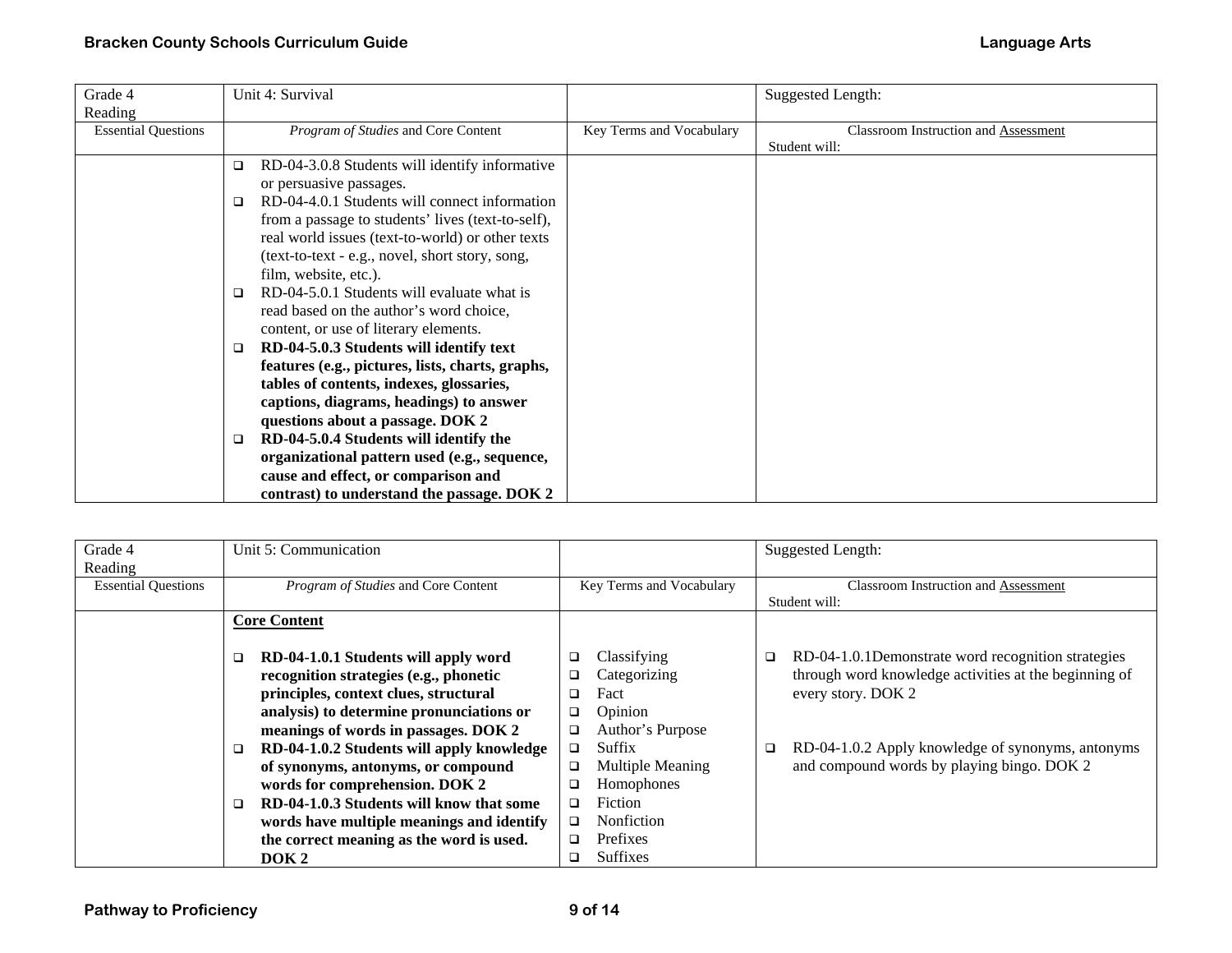| Grade 4                    | Unit 5: Communication                                                                            |                                   | <b>Suggested Length:</b>                                        |
|----------------------------|--------------------------------------------------------------------------------------------------|-----------------------------------|-----------------------------------------------------------------|
| Reading                    |                                                                                                  |                                   |                                                                 |
| <b>Essential Questions</b> | Program of Studies and Core Content                                                              | Key Terms and Vocabulary          | Classroom Instruction and Assessment<br>Student will:           |
|                            | RD-04-1.0.4 Students will apply the<br>$\Box$                                                    | Scan<br>$\Box$                    | RD-04-1.0.4 Apply the meanings of prefixes and<br>$\Box$        |
|                            | meanings of common prefixes or suffixes to                                                       | Skim<br>$\Box$                    | suffixes by covering the bare word and stating the              |
|                            | comprehend unfamiliar words. DOK 2                                                               | Key Ideas<br>$\Box$               | meaning of the prefix and suffix. DOK 3                         |
|                            | RD-04-1.0.5 Students will identify the<br>o.                                                     | Sequencing<br>$\Box$              |                                                                 |
|                            | purpose of capitalization, punctuation,                                                          | <b>Draw Conclusions</b><br>$\Box$ |                                                                 |
|                            | boldface type, italics, or indentations to                                                       | Persuasive Text<br>$\Box$         |                                                                 |
|                            | make meaning of the text. DOK 1                                                                  | Foreshadowing<br>$\Box$           |                                                                 |
|                            | RD-04-1.0.6 Students will formulate<br>o.                                                        | Figurative Language<br>$\Box$     | RD-04-1.0.6 Formulate questions and to concept<br>$\Box$        |
|                            | questions to guide reading.                                                                      | Summarizing<br>$\Box$             | questions board. DOK 2                                          |
|                            | RD-04-1.0.7 Students will scan to find key<br>$\Box$                                             | Cause<br>$\Box$                   |                                                                 |
|                            | information.                                                                                     | Effect<br>$\Box$                  |                                                                 |
|                            | RD-04-1.0.8 Students will skim to get the<br>□                                                   |                                   |                                                                 |
|                            | general meaning of a passage.                                                                    |                                   |                                                                 |
|                            | RD-04-2.0.1 Students will identify and<br>$\Box$                                                 |                                   | RD-04-2.0.2 Identify the four elements of a story by<br>$\Box$  |
|                            | describe the characteristics of fiction,                                                         |                                   | completing a graphic organizer. DOK 2                           |
|                            | nonfiction, poetry, or plays. DOK 2                                                              |                                   |                                                                 |
|                            | RD-04-2.0.3 Students will locate key ideas<br>o.                                                 |                                   | RD-04-2.0.3 Discuss ideas and information from each<br>$\Box$   |
|                            | or information in a passage. DOK 1                                                               |                                   | story through comprehension strategies. DOK 2                   |
|                            | RD-04-2.0.4 Students will interpret the<br>$\Box$                                                |                                   |                                                                 |
|                            | meaning of specialized vocabulary (words                                                         |                                   |                                                                 |
|                            | and terms specific to understanding the                                                          |                                   |                                                                 |
|                            | content). DOK 2                                                                                  |                                   | RD-04-2.0.5 Identify transition words in the story to<br>$\Box$ |
|                            | RD-04-2.0.5 Students will identify and<br>$\Box$<br>explain the sequence of activities needed to |                                   | show time and order. DOK 1                                      |
|                            | carry out a procedure. DOK 2                                                                     |                                   |                                                                 |
|                            | RD-04-2.0.6 Students will summarize<br>o.                                                        |                                   |                                                                 |
|                            | information from a passage. DOK 2                                                                |                                   |                                                                 |
|                            | RD-04-2.0.7 Students will make inferences<br>o.                                                  |                                   |                                                                 |
|                            | or draw conclusions based on what is read.                                                       |                                   |                                                                 |
|                            | DOK <sub>3</sub>                                                                                 |                                   |                                                                 |
|                            | RD-04-3.0.3 Students will identify an<br>o.                                                      |                                   |                                                                 |
|                            | author's purpose in a passage. DOK 2                                                             |                                   |                                                                 |
|                            | RD-04-3.0.5 Students will identify fact or<br>o.                                                 |                                   |                                                                 |
|                            | opinion from a passage. DOK 2                                                                    |                                   |                                                                 |
|                            | RD-04-3.0.6 Students will identify<br>□                                                          |                                   |                                                                 |
|                            | information in a passage that is supported                                                       |                                   |                                                                 |
|                            | by fact. DOK 2                                                                                   |                                   |                                                                 |
|                            | RD-04-3.0.7 Students will identify an<br>$\Box$                                                  |                                   |                                                                 |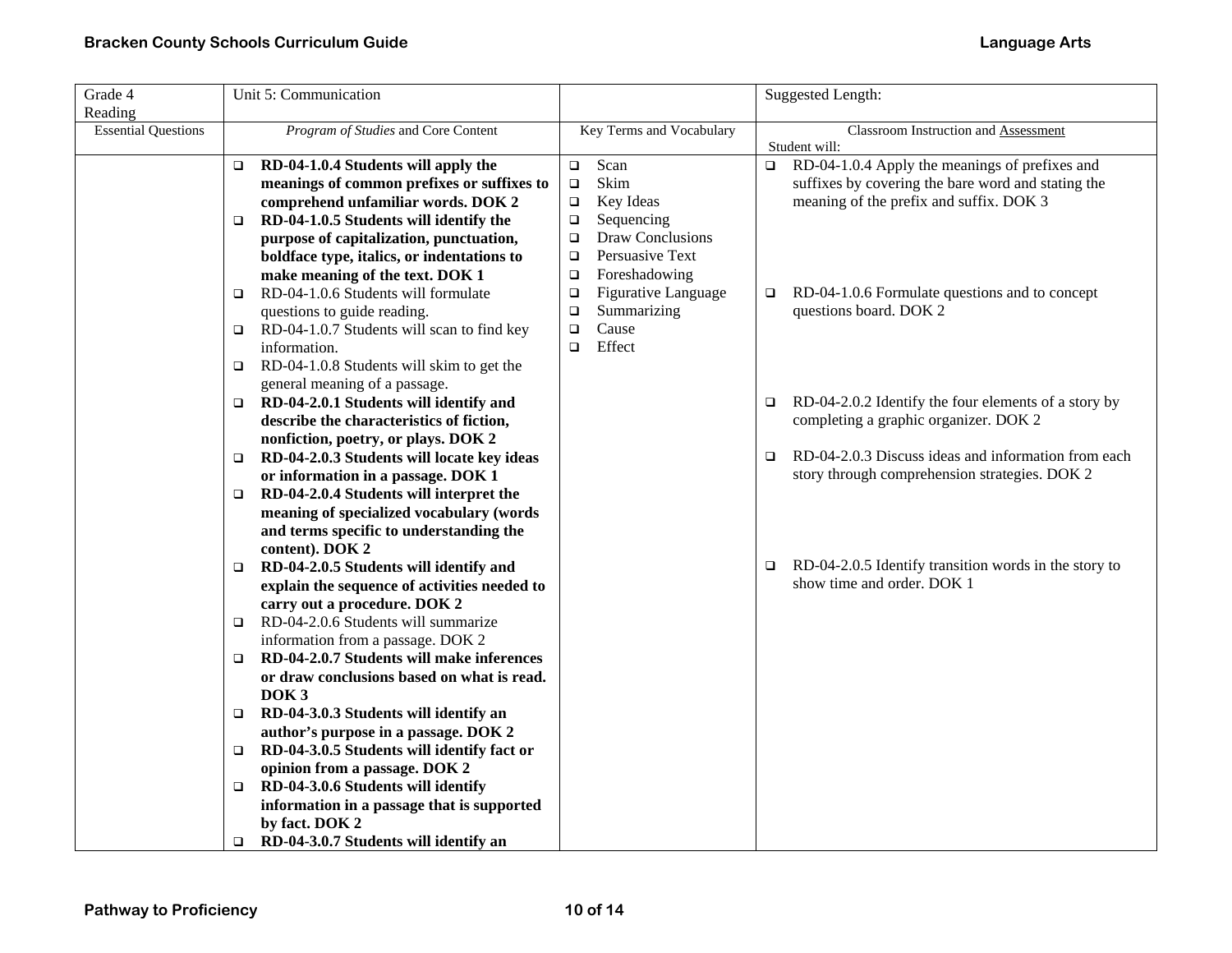| Grade 4                    | Unit 5: Communication                                 |                          | Suggested Length:                    |
|----------------------------|-------------------------------------------------------|--------------------------|--------------------------------------|
| Reading                    |                                                       |                          |                                      |
| <b>Essential Questions</b> | Program of Studies and Core Content                   | Key Terms and Vocabulary | Classroom Instruction and Assessment |
|                            |                                                       |                          | Student will:                        |
|                            | author's opinion about a subject. DOK 2               |                          |                                      |
|                            | RD-04-3.0.8 Students will identify<br>$\Box$          |                          |                                      |
|                            | informative or persuasive passages.                   |                          |                                      |
|                            | RD-04-3.0.9 Students will identify commonly<br>$\Box$ |                          |                                      |
|                            | used persuasive techniques (i.e., bandwagon,          |                          |                                      |
|                            | emotional appeal, testimonial, expert opinion)        |                          |                                      |
|                            | used in a passage. DOK 2                              |                          |                                      |
|                            | RD-04-4.0.1 Students will connect<br>□                |                          |                                      |
|                            | information from a passage to students' lives         |                          |                                      |
|                            | (text-to-self), real world issues (text-to-world)     |                          |                                      |
|                            | or other texts (text-to-text - e.g., novel, short     |                          |                                      |
|                            | story, song, film, website, etc.).                    |                          |                                      |
|                            | RD-04-5.0.1 Students will evaluate what is<br>□       |                          |                                      |
|                            | read based on the author's word choice,               |                          |                                      |
|                            | content, or use of literary elements.                 |                          |                                      |
|                            | RD-04-5.0.2 Students will identify literary<br>□      |                          |                                      |
|                            | devices such as foreshadowing, imagery, or            |                          |                                      |
|                            | figurative language (similes, metaphors, and          |                          |                                      |
|                            | personification).                                     |                          |                                      |
|                            | RD-04-5.0.3 Students will identify text<br>$\Box$     |                          |                                      |
|                            | features (e.g., pictures, lists, charts, graphs,      |                          |                                      |
|                            | tables of contents, indexes, glossaries,              |                          |                                      |
|                            | captions, diagrams, headings) to answer               |                          |                                      |
|                            | questions about a passage. DOK 2                      |                          |                                      |
|                            | RD-04-5.0.4 Students will identify the<br>$\Box$      |                          |                                      |
|                            | organizational pattern used (e.g., sequence,          |                          |                                      |
|                            | cause and effect, or comparison and                   |                          |                                      |
|                            | contrast) to understand the passage. DOK              |                          |                                      |
|                            | $\boldsymbol{2}$                                      |                          |                                      |

| Grade 4                    | Unit 6: A Changing America                 |                          | Suggested Length:                                     |
|----------------------------|--------------------------------------------|--------------------------|-------------------------------------------------------|
| Reading                    |                                            |                          |                                                       |
| <b>Essential Questions</b> | <i>Program of Studies</i> and Core Content | Key Terms and Vocabulary | <b>Classroom Instruction and Assessment</b>           |
|                            |                                            |                          | Student will:                                         |
|                            | <b>Core Content</b>                        |                          |                                                       |
|                            |                                            |                          |                                                       |
|                            | RD-04-1.0.1 Students will apply word       | Summarizing              | RD-04-1.0.1Demonstrate word recognition strategies    |
|                            | recognition strategies (e.g., phonetic     | <b>Making Inferences</b> | through word knowledge activities at the beginning of |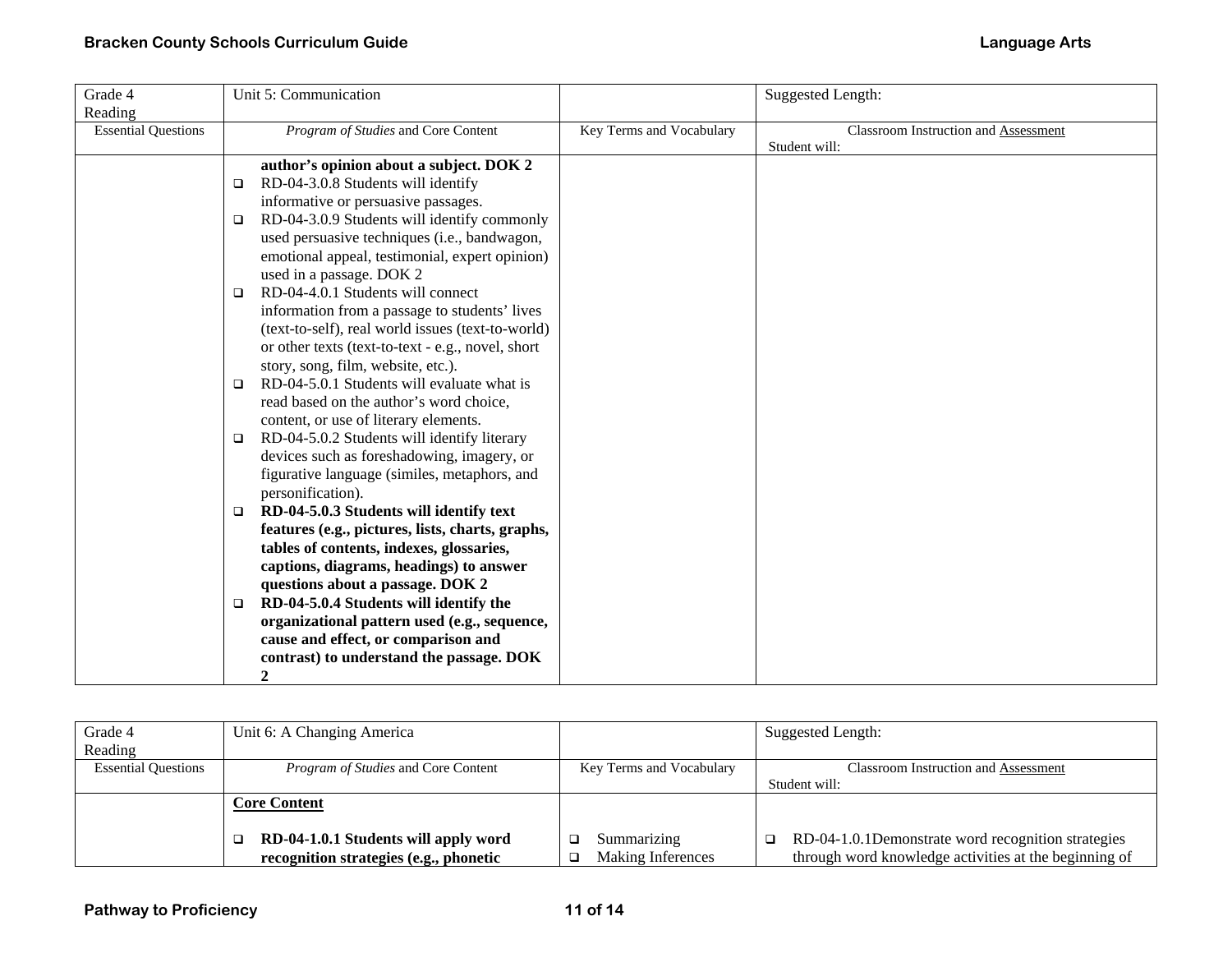| Grade 4<br>Reading         | Unit 6: A Changing America                                                       |                  |                          |        | Suggested Length:                                                        |  |
|----------------------------|----------------------------------------------------------------------------------|------------------|--------------------------|--------|--------------------------------------------------------------------------|--|
| <b>Essential Questions</b> | Program of Studies and Core Content                                              |                  | Key Terms and Vocabulary |        | Classroom Instruction and Assessment<br>Student will:                    |  |
|                            | principles, context clues, structural                                            | $\Box$           | Author's Purpose         |        | every story. DOK 2                                                       |  |
|                            | analysis) to determine pronunciations or                                         | $\Box$           | Compare                  |        |                                                                          |  |
|                            | meanings of words in passages. DOK 2                                             | $\Box$           | Contrast                 |        |                                                                          |  |
|                            | RD-04-1.0.2 Students will apply knowledge<br>□                                   | $\Box$           | Sequence                 | $\Box$ | RD-04-1.0.2 Apply knowledge of synonyms, antonyms                        |  |
|                            | of synonyms, antonyms, or compound                                               | $\Box$           | Cause                    |        | and compound words by playing bingo. DOK 2                               |  |
|                            | words for comprehension. DOK 2                                                   | $\Box$           | Effect                   |        |                                                                          |  |
|                            | RD-04-1.0.3 Students will know that some<br>$\Box$                               | $\Box$           | Expository               |        |                                                                          |  |
|                            | words have multiple meanings and identify                                        | $\Box$           | Synonyms                 |        |                                                                          |  |
|                            | the correct meaning as the word is used.                                         | $\Box$           | Homographs               |        |                                                                          |  |
|                            | DOK <sub>2</sub>                                                                 | $\Box$           | Fact                     |        |                                                                          |  |
|                            | RD-04-1.0.4 Students will apply the<br>□                                         | $\Box$           | Opinion                  | $\Box$ | RD-04-1.0.4 Apply the meanings of prefixes and                           |  |
|                            | meanings of common prefixes or suffixes to                                       | $\Box$           | Information              |        | suffixes by covering the bare word and stating the                       |  |
|                            | comprehend unfamiliar words. DOK 2                                               | $\Box$           | Characters               |        | meaning of the prefix and suffix. DOK 3                                  |  |
|                            | RD-04-1.0.5 Students will identify the<br>$\Box$                                 | $\Box$           | Plot                     |        |                                                                          |  |
|                            | purpose of capitalization, punctuation,                                          | $\Box$           | Setting                  |        |                                                                          |  |
|                            | boldface type, italics, or indentations to                                       | $\Box$           | Problem                  |        |                                                                          |  |
|                            | make meaning of the text. DOK 1                                                  | $\Box$           | Solution                 |        |                                                                          |  |
|                            | RD-04-1.0.6 Students will formulate<br>$\Box$                                    | $\Box$<br>$\Box$ | Foreshadowing<br>Imagery | $\Box$ | RD-04-1.0.6 Formulate questions and to concept<br>questions board. DOK 2 |  |
|                            | questions to guide reading.<br>$\Box$ RD-04-1.0.7 Students will scan to find key | $\Box$           | Figurative Language      |        |                                                                          |  |
|                            | information.                                                                     |                  |                          |        |                                                                          |  |
|                            | RD-04-1.0.8 Students will skim to get the<br>$\Box$                              |                  |                          |        |                                                                          |  |
|                            | general meaning of a passage.                                                    |                  |                          |        |                                                                          |  |
|                            | $\Box$ RD-04-2.0.1 Students will identify and                                    |                  |                          |        |                                                                          |  |
|                            | describe the characteristics of fiction,                                         |                  |                          |        |                                                                          |  |
|                            | nonfiction, poetry, or plays. DOK 2                                              |                  |                          |        |                                                                          |  |
|                            | RD-04-2.0.2 Students will describe<br>$\Box$                                     |                  |                          | $\Box$ | RD-04-2.0.2 Identify the four elements of a story by                     |  |
|                            | characters, plot, setting, or                                                    |                  |                          |        | completing a graphic organizer. DOK 2                                    |  |
|                            | problem/solution of a passage. DOK 3                                             |                  |                          |        |                                                                          |  |
|                            | RD-04-2.0.3 Students will locate key ideas<br>$\Box$                             |                  |                          | $\Box$ | RD-04-2.0.3 Discuss ideas and information from each                      |  |
|                            | or information in a passage. DOK 1                                               |                  |                          |        | story through comprehension strategies. DOK 2                            |  |
|                            | RD-04-2.0.4 Students will interpret the<br>$\Box$                                |                  |                          |        |                                                                          |  |
|                            | meaning of specialized vocabulary (words                                         |                  |                          |        |                                                                          |  |
|                            | and terms specific to understanding the                                          |                  |                          |        |                                                                          |  |
|                            | content). DOK 2                                                                  |                  |                          |        |                                                                          |  |
|                            | RD-04-2.0.5 Students will identify and<br>$\Box$                                 |                  |                          | $\Box$ | RD-04-2.0.5 Identify transition words in the story to                    |  |
|                            | explain the sequence of activities needed to                                     |                  |                          |        | show time and order. DOK 1                                               |  |
|                            | carry out a procedure. DOK 2                                                     |                  |                          |        |                                                                          |  |